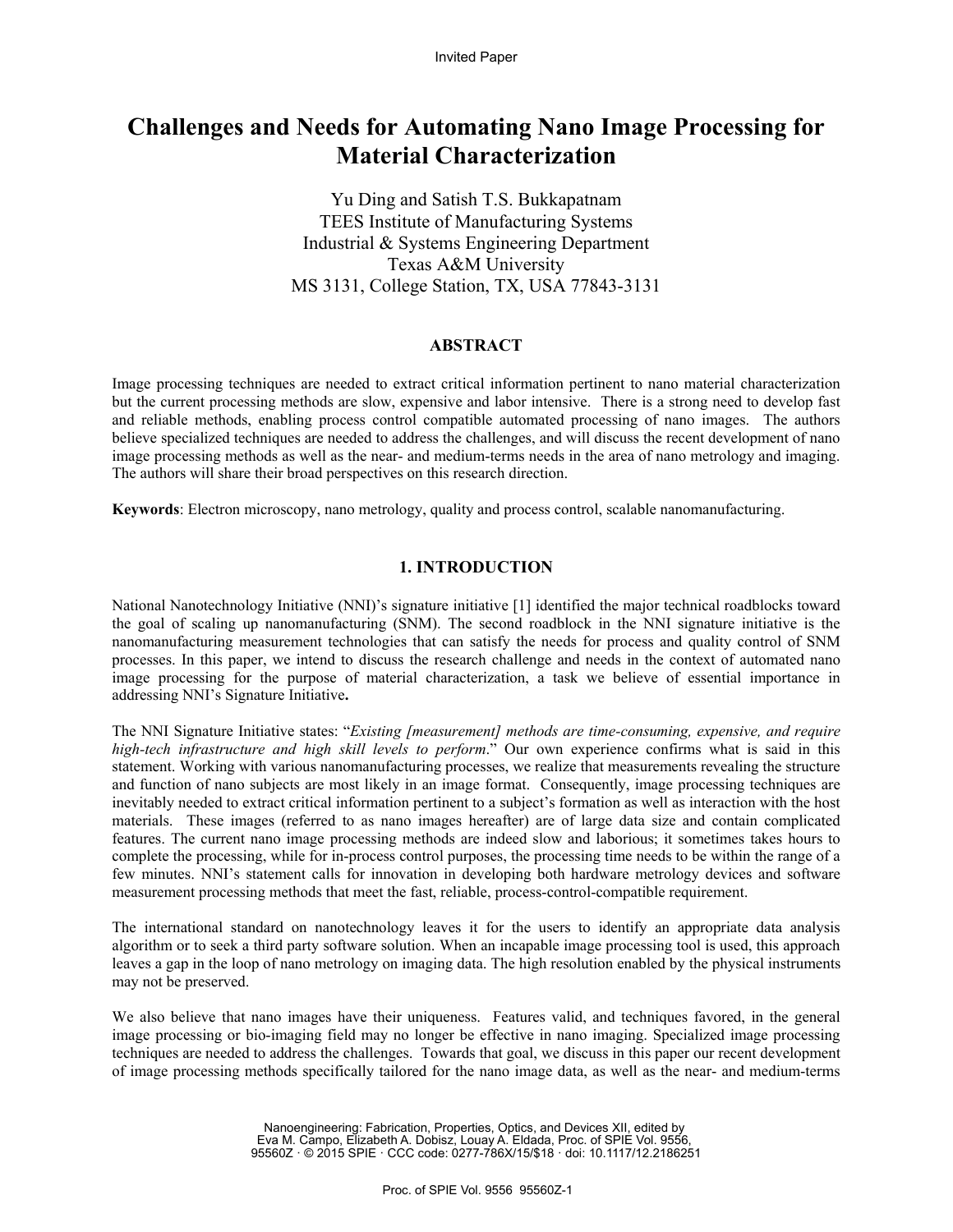needs in the area of nano metrology and imaging.

The paper unfolds as following. Section 2 describes the state of the art practice in processing nano images. Section 3 presents a summary of our recent development of specially tailored methods for processing nano images. Section 4 discusses the research needs in the near future. Section 5 summarizes the paper.

# **2. STATE OF THE ART PRACTICE**

Nano images contain the morphological information (size and shape) of nano subjects as well as the information of their locations; the latter can be used to discern the uniformity of dispersion or distribution of nano subjects in a host material. The state of the art practice can be summarized in the following three aspects:

- **(a) General image processing methods and bio-imaging methods**. We come across a good number of existing methods, including watershed methods [2-5] (in the mathematical morphology branch [6]), active contour [7- 10], graph cut [11,12], sliding band filter [13,14], iterative voting [15], and a sophisticated multi-scale decomposition approach [16] that was developed rather recently. Many variants and recently improved versions of these methods are also investigated [17-20]. A summary of these methods and their performance comparison based on a set of gold nanoparticle micrographs can be found in [21].
- **(b) Nano imaging in the fields of material sciences and manufacturing**. There is a limited amount of literature [22-25] about automated analysis of nano images in the fields of material sciences and manufacturing. Existing methods in the fields of material and manufacturing are less sophisticated than those developed in the general image processing or bio-imaging field. They often make strong simplifications, invoke heuristics, or simply adopt techniques from the image processing field as is. Here we articulate "automated" because *manual analysis* of material images for characterization was conducted immediately after imaging equipment was introduced to material sciences.
- **(c) Software and tools used in practice**. There exist a few software tools, some of which come with the characterization instruments, such as a transmission electron microscope or scanning electron microscope. When our team informally surveyed several nano-research groups in and outside the U.S, including those working with us, we find that one popular tool in use is ImageJ [26]. ImageJ is a freeware provided by the National Institute of Health for cell morphology analysis. Given the apparent similarity between cell and nano images, it is not surprising that people went to the bio-imaging field to look for a tool. ImageJ is a good representation of the tools used in practice because other commercial software tools we came across do not really exhibit any greater capability than that of ImageJ. ImageJ does have a number of plug-ins, which are built based on the methods reviewed above in (a).

The current image processing methods are ineffective for scalable production purpose, due to its low recognition rate of nano subjects. One principal challenge is due to the existence of overlaps between nano subjects observed in nano images, meaning that a cluster of nano subjects often aggregates together, forming an agglomerate. This challenge is made even more difficult by a number of other factors, such as the sheer number of nano subjects in a nano image (in hundreds or thousands), a great variety of geometric shapes that can be taken by nano subjects (round, triangle, rectangle, or rod), high noise and low contrast if nano subjects are embedded in a host substrate of similar atomic masses, and the lack of underlying truth to guide a learning algorithm.

When the existing methods are applied to typical nano image, one finds that over-segmentation and undersegmentation occur frequently. For instance, as reported in [27, Fig. 12], when it is used on a nano image in which nanoparticles are moderately overlapping, ImageJ only identifies 28% of the particles correctly, or 110 out of the 396 total. This low rate of recognition will have to be compensated by laborious manual operation to isolate nano subjects, because without isolating individual subjects, neither morphology analysis nor dispersion quantification (i.e., assess how uniformly nano subjects are distributed in the host material) can be accurately performed. It is evident that the lack of automation in processing the nano images creates a bottleneck hampering scale-up towards the creation of an industry of tomorrow.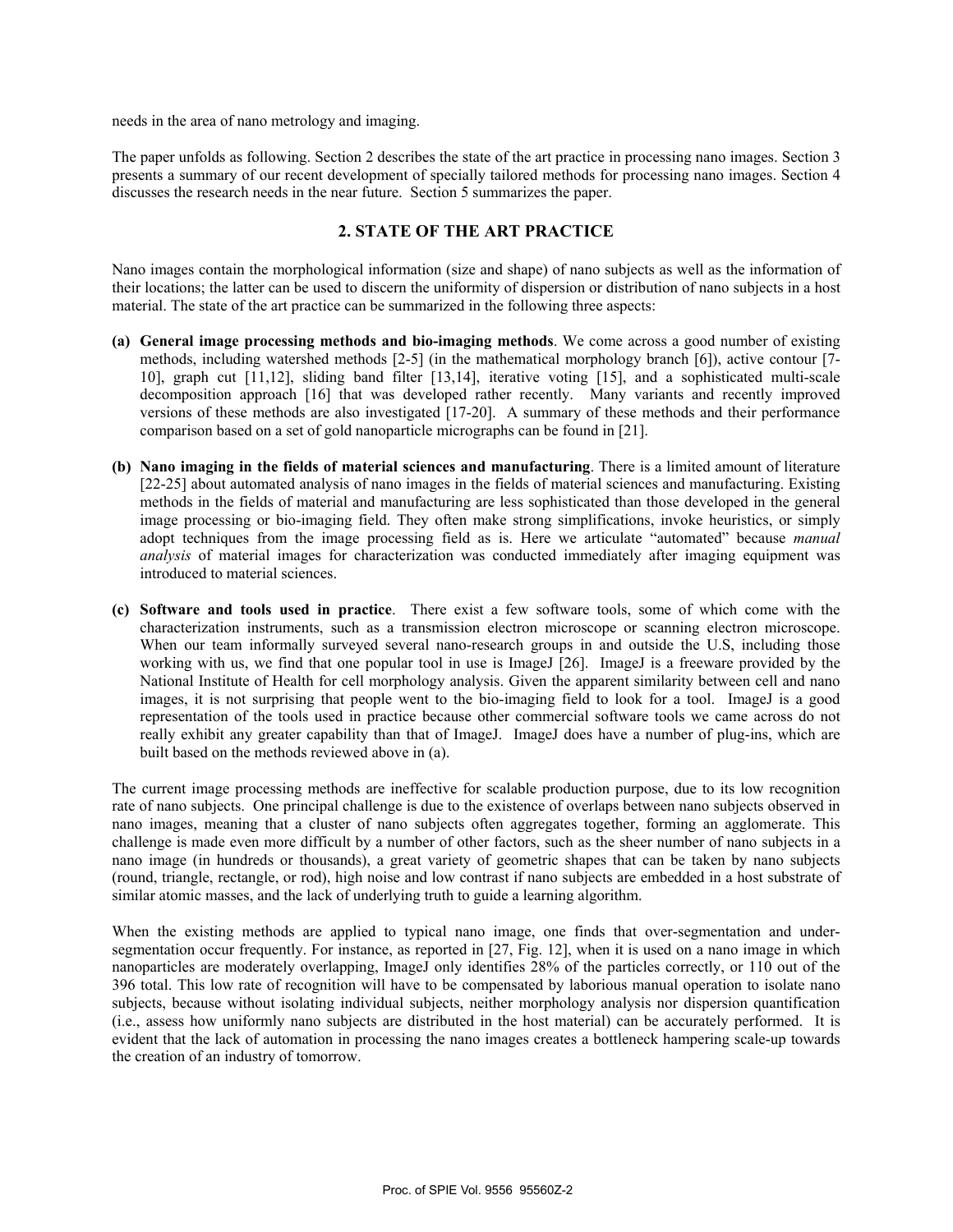#### **3. RECENT DEVELOPMENTS**

Handling overlapped nano subjects entails three major technical undertakings (see Figure 1): (a) *image segmentation*, aiming at separating individual subjects from a nano-subject agglomerate; (b) *contour inference*, recovering the missing parts of the separated nano subjects; (c) *shape classification*, classifying the nano subjects by shape and compute its morphology related metrics (such as size or aspect ratio). Fulfilling the research objectives needs advancement not only in image processing [28] but more so in the intersection of image processing and statistical shape analysis [29]. In the past, however, research conducted in the two fields has been done by and large sequentially; image processing first and then shape analysis. This may have presented a fundamental obstacle causing the lack of reliable methods in processing the large number of overlapped subjects of various shapes present in nano images.



Figure 1. Three major technical components in isolating nano subjects for analysis and characterization.

We have investigated and developed several approaches of different flavors [21, 27, 30, 31]. We started off with a three-stage, divide-and-conquer strategy [27] and gradually evolved to more sophisticated, integrated approaches [21, 30]. Our most recent work handles as well the high-level noise existing in some of the nano images [31].

| Three-stage, divide-and-conquer approach            | Two-stage, simultaneous learning approach               |
|-----------------------------------------------------|---------------------------------------------------------|
| (IIE Transactions - Quality & Reliability [27])     | (IEEE T-Patten Analysis & Machine Intelligence [21])    |
| • Particle separation via a convexity analysis;     | • Segmentation via a robust, revised watershed variant; |
| • Recover missing contour using functional          | • Joint learning of missing contour and shape class;    |
| principal component analysis (PCA) [32]             | • A B-spline contour regulated through a Gaussian       |
| • Shape classification using the k-nearest          | mixture model and solved through an ECM algorithm       |
| neighbor method [33].                               | [34].                                                   |
| <b>Bayesian shape analysis approach</b>             | Robust fusion of complementary image infomation         |
| (Annals of Applied Statistics [30])                 | (IEEE T-Image Processing [31])                          |
| • Nano subjects modeled after a set of candidate    | • Both image intensity and gradient information are     |
| shapes in a dictionary;                             | utilized:                                               |
| • Shape evolution represented by a reverse jump     | • Consensus detection reinforces the trust of a correct |
| process $[35]$ ;                                    | identification.                                         |
| • Bayesian solution finds the optimal match between | • Conflict detection are resolved through a binary      |
| a shape template and image observation.             | integer programming (IP) formulation [36] and           |

Figure 2. Summary of different approaches investigated in the team's preliminary study.

Figure 2 summarizes the features of the approaches in our research development. Our current methods made a remarkable improvement. For instance, in the example mentioned in Section 2, of which ImageJ identified correctly only 28% of the 396 nanoparticles, one of our approaches, reported in [27], can identify over 90% of them correctly. From the summary in Figure 2, one can also observe that a wide variety of image processing, machine learning and

solution.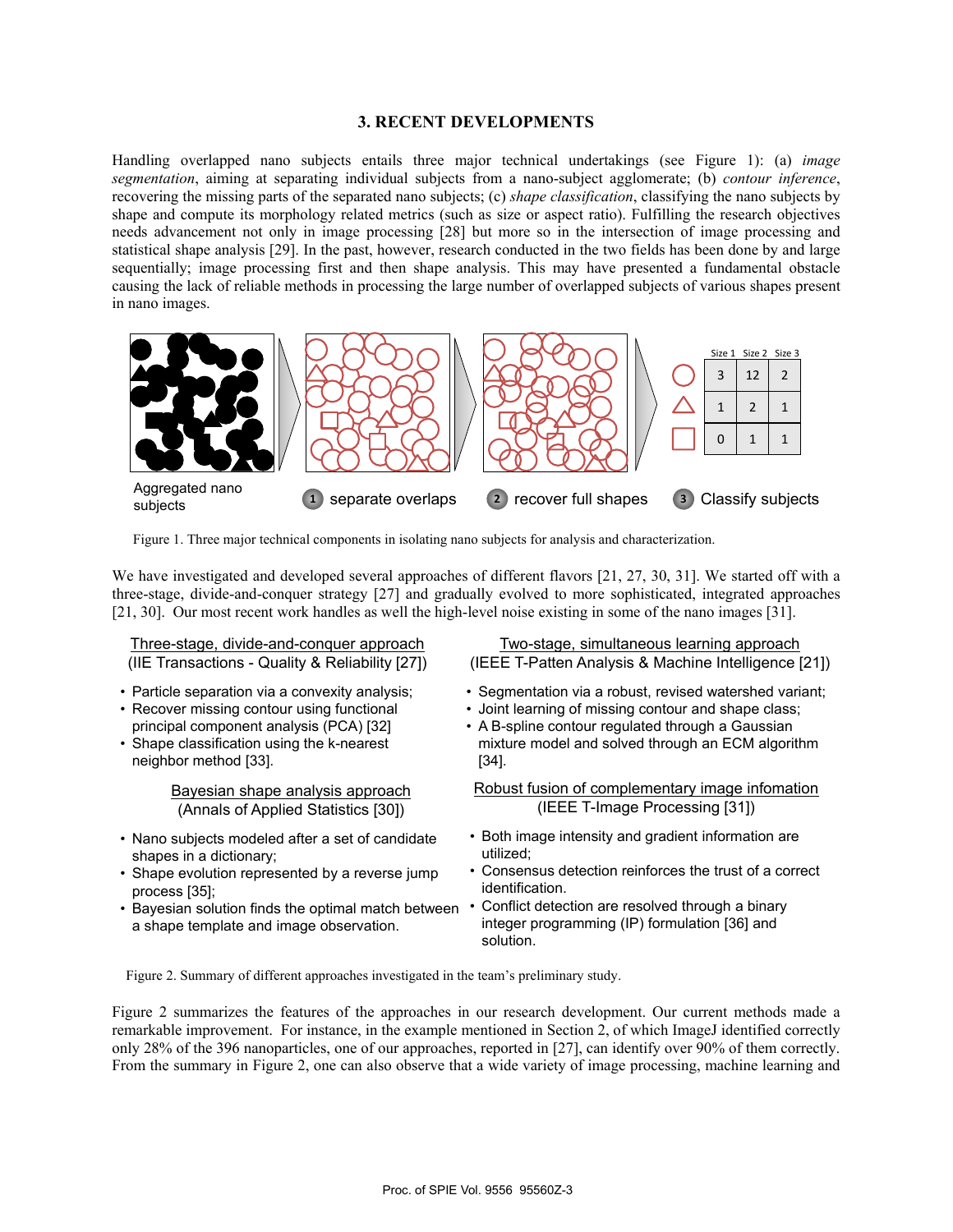statistical modeling techniques were used and tailored for the nano imaging problems. It is our belief that in order to effectively address the challenging problem of automated nano image processing, the latest developments and tools in all relevant areas must be fully made use of, so that the unprecedented capability called for could possibly materialize and the technical barriers be overcome.

# **4. RESEARCH NEEDS**

Our recent developments have made remarkable inroad towards making nano imaging methods compatible with scaled-up production, especially in terms of addressing the uniqueness of nano images and boosting the identification rate of entangled nano subjects. To make the nano imaging techniques ready for production scale, we believe that several additional challenges have to be addressed:

- **Enhancement of computational efficiency**. The computational efficiency of handling nano images with over 1,000 nano subjects still needs a boost. The current methods take anywhere from tens of minutes to close to an hour to process a nano image of such scale. For a method suitable for in-process quality control purpose, the processing time needs to be at the level of a few minutes.
- **Assessment of metrology characteristics**. Nano imaging is one critical element of the whole nano metrology process. Outcomes of nano imaging (the measurement processing methods) need to be reflected in the final metrology assessment, such as characterization of bias, repeatability and reproducibility, so that one can quantify how much a quality engineer can trust the output from the nano metrology equipment.
- **Sequential sampling based on multi-resolution measurements**. One nano image of 1,024-by-1,024 pixels under nanometer resolutions covers a very small region of bulk materials, e.g., a 100 nm-by-100 nm view field. To ensure the quality of the whole material, a single nano image is insufficient. But surveying the whole bulk in the same nanometer resolution is not practical, as it would take forever to analyze even a single piece of product, hardly something quality engineers could use for continuous production. We hypothesize that a better approach is to trade off measurement speed and accuracy by studying nano images taken at different resolutions (such as at 10, 100, and 1,000 nm). Understandably, the measurements taken at the low resolution are faster but less specific, while the high-resolution measurements are slower but revealing. An efficient approach could be to let the low-resolution measurements to guide a sequential sampling over the bulk material and triggers highresolution measurements only when necessary.
- **From 2-d to 3-d**. Up to date, the vast majority of nano images used in material characterization are twodimensional projections of nano subjects that are embedded in a three-dimensional space. The inverse problem is how we can infer about the nano subject's morphology and distribution in the original three dimensional space. Electron microscopic tomography [37] is now available, and reconstruction can be done based on the Fast Fourier Transform (FFT) and Inverse FFT [38]. But the key difference here is that those reconstructions are still pixels based, meaning that to interpret features, human experts are needed to look at the reconstructed images (similar to what doctors do with medical computerized tomography). Two problems are of interest to explore in the near term: one is how much we can say about 3-d characterization based on 2-d images taken at a single projection angle; and the other is about the same question but based on a sequence of 2-d images obtained at different projection angles.
- **Imaging moving and morphing nano subjects**: In recent years *in situ* techniques such as x-ray scattering, TEM, SEM, and laser-based optical imaging have been introduced for monitoring nanomanufacturing processes [39-45], such as sol gel processes for nanoparticle and self-assembled cluster synthesis, as well as chemical vapor deposition processes for synthesizing nanotubes, wires and films. These techniques provide an opportunity to monitor, at atomic resolutions, the motion and transformations that the individual nano subjects undergo during a nano synthesis process (i.e., estimate process state). Ability to track the motion and transformation of individual nano subjects at high specificity can accelerate the discovery of causal pathways that lead to various nanostructures [46]. It can also provide a precise assessment of the effects of various process parameters, compared to the current, population-based statistical descriptions of the transformations (e.g., average change in particle size). Towards this end, the nano subjects need to be tracked not just within a synthesis step but also over multiple stages of a nanomanufacturing process (e.g., catalyst film deposition,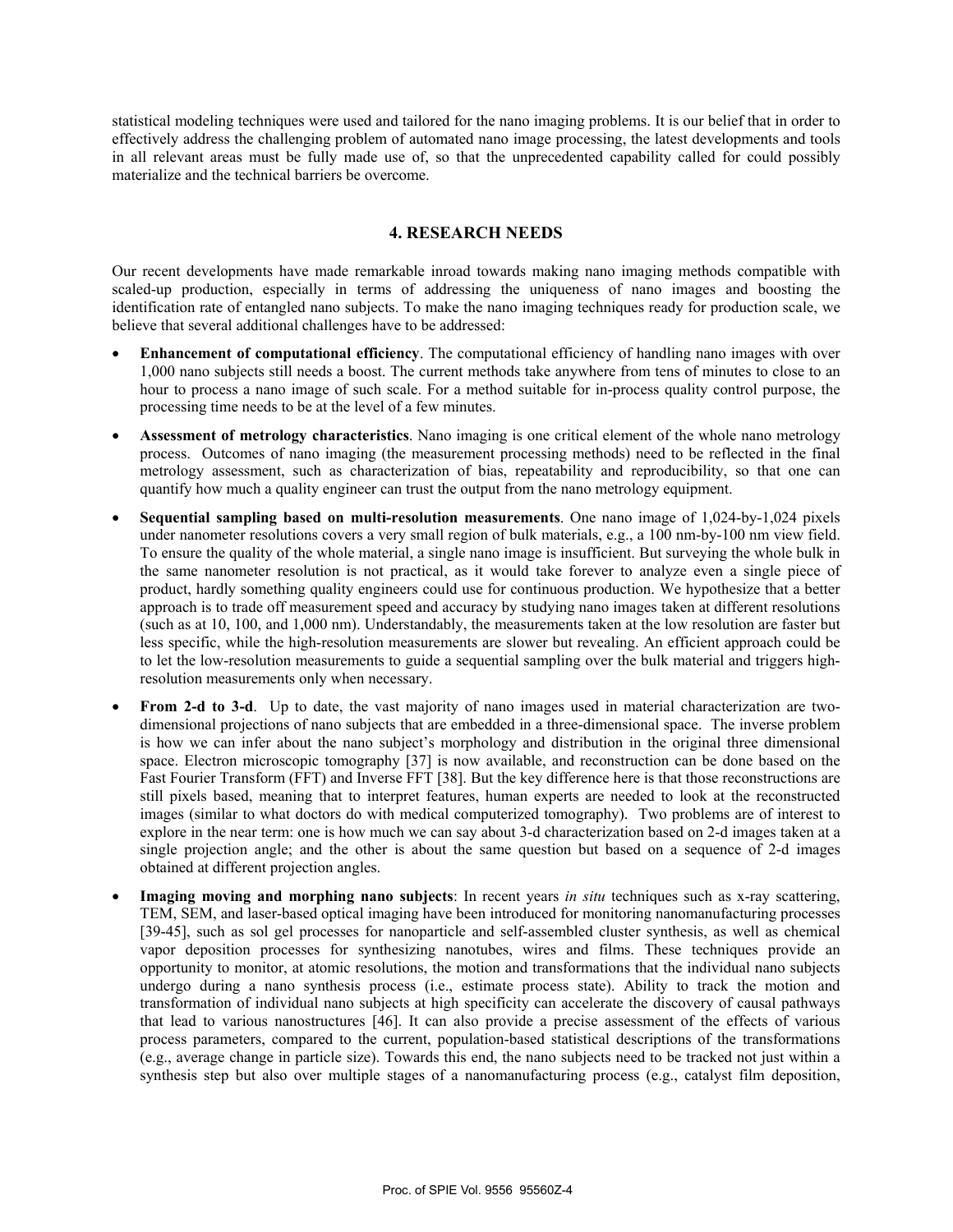stabilization through the nanostructure growth stage). Two challenges that arise in this context are — how to associate nano subjects over multiple image snapshots? What time-resolutions are needed for different imaging techniques-nanostructure combinations to achieve a specified level of confidence with identifying individual nano subjects? Intuitively, these challenges are akin to those encountered in identifying persons of interest based on multiple facial images, albeit over a much short time scales and more rapid transformations.

#### **5. SUMMARY**

In this paper, we present our perspectives concerning nano imaging and its future research for the purpose of satisfying the needs in scalable nanomanufacturing. This line of research is to address one major roadblock identified by NNI's signature initiative and meant to benefit a broad array of scalable nanomanufacturing processes, as opposed to a specific process. The proposed nano imaging capability, if materialized, could enable process and quality control capabilities in nanomanufacturing processes, leading to reduction in waste of energy and materials and improvement in efficiency. A competent quality control is essential to reducing a manufacturing system's negative footprint on environment and to enhancing its market competitiveness. Our final note is to point out that our discussion here focuses on the software/algorithm side, namely, the development of efficient measurement data processing methods. We want to stress that to fulfill the process control objective, innovations in both measurement technology (hardware) and data processing capability (algorithms) are pressingly needed.

#### **6. ACKNOWLEDGEMENT**

The authors would like to acknowledge the generous support from their sponsors. Ding is partially supported by NSF under grant no. CMMI-1000088 and by AFOSR DDDAS program under grant no. FA9550-13-1-0075. Bukkapatnam is partially supported by NSF under grant no. 1432914.

## **7. REFERENCE**

- [1] NSTC Committee on Technology, "Sustainable nanomanufacturing creating the industries of the future," *Report by Subcommittee on Nanoscale Science, Engineering and Technology on National Nanotechnology Initiative Signature Initiative*, (2010).
- [2] Malpica, N., de Solorzano, C., Vaquero, J., Santos, A., Vallcorba, I., Garcia-Sagredo, J. and del Pozo, F., "Applying watershed algorithms to the segmentation of clustered nuclei," *Cytometry Part A*, vol. 28, 289 – 297 (1997).
- [3] Tek, F., Dempster, A. and Kale, I., "Blood cell segmentation using minimum area watershed and circle radon transformations," *Mathematical Morphology: 40 Years On*, 441 – 454 (2005).
- [4] Umesh Adiga, P. and Chaudhuri, B., "An efficient method based on watershed and rule-based merging for segmentation of 3-d histo-pathological images," *Pattern Recognition*, vol. 34, 1449 – 1458 (2001).
- [5] Cheng, J. and Rajapakse, J. "Segmentation of clustered nuclei with shape markers and marking function," *IEEE Transactions on Biomedical Engineering*, vol. 56, 741 – 748 (2009).
- [6] Serra, J., *Image Analysis and Mathematical Morphology*, Academic Press, Orlando, FL (1983).
- [7] Kass, M., Witkin, A., and Terzopoulos, D., "Snakes: Active contour models," *International Journal of Computer Vision*, vol. 1, 321 – 331 (1988).
- [8] Chan, T. and Vese, L. "Active contours without edges,'' *IEEE Transactions on Image Processing*, vol. 10, 266-277 (2001).
- [9] Vese, L. and Chan, T., "A multiphase level set framework for image segmentation using the Mumford and Shah model," *International Journal of Computer Vision*, vol. 50, 271-293 (2002).
- [10] Chen, Y., Tagare, H., Thiruvenkadam, S., Huang, F., Wilson, D., Gopinath, K., Briggs, R. and Geiser, E., "Using prior shapes in geometric active contours in a variational framework," *International Journal of Computer Vision*, vol. 50, 315-328 (2002).
- [11] Shi, J. and Malik, J., "Normalized cuts and image segmentation," *IEEE Transactions on Pattern Analysis and Machine Intelligence*, vol. 22, 888-905 (2000).
- [12] Felzenszwalb, P. and Huttenlocher, D., "Efficient graph-based image segmentation," *International Journal of Computer Vision, vol. 59, 167-181 (2004).*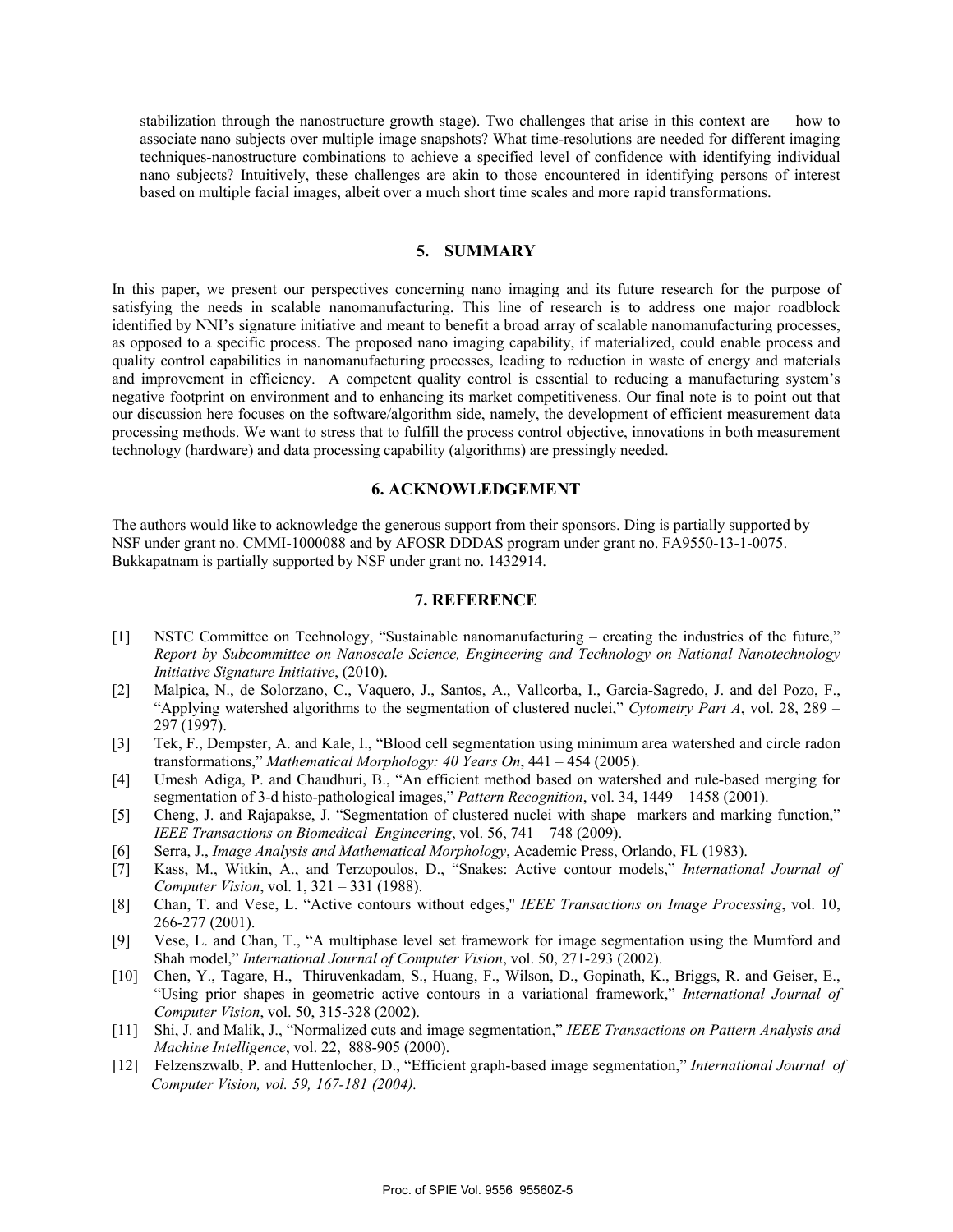- [13] Marcuzzo, M., Quelhas, P., Mendonca, A., and Campilho, A., "Evaluation of symmetry enhanced sliding band filter for plant cell nuclei detection in low contrast noisy fluorescent images," *International Conference on Image Analysis and Recognition*, LNCS 5627, 824-831 (2009).
- [14] Quelhas, P., Marcuzzo, M., Mendonca, A. and Campilho, A., "Cell nuclei and cytoplasm joint segmentation using the sliding band filter," *IEEE Transactions on Medical Imaging*, vol. 29, 1463-1473 (2010).
- [15] Parvin, B., Yang, Q., Han, J., Chang, H., Rydberg, B., and Barcellos-Hoff, M., "Iterative voting for inference of structural saliency and characterization of subcellular events," *IEEE Transactions on Image Processing*, vol. 16, 615-623 (2007).
- [16] Schmitt, O. and Hasse, M., "Morphological multiscale decomposition of connected regions with emphasis on cell clusters," *Computer Vision and Image Understanding*, vol. 113, 188-201 (2009).
- [17] Bengtsson, E., Wahlby, C., and Lindblad, J., "Robust cell image segmentation methods," *Pattern Recognition and Image Analysis*, vol. 14, 157-167 (2004).
- [18] Foulonneau, A., Charbonnier, P., and Heitz, F., "Multi-reference shape priors for active contours," *International Journal of Computer Vision*, vol. 81, 68-81 (2009).
- [19] Danek, O., P. Matula, C. Ortiz-de-Solorzano, Munoz-Barrutia, A., Maska, M., and Kozubek, M., "Segmentation of touching cell nuclei using a two-stage graph cut model," *Image Analysis: 16th Scandinavian Conference, SCIA 2009*, Oslo, Norway, June 15-18, LNCS 5575, 410-419 (2009).
- [20] Lecumberry, F., Pardo, A., and Sapiro, G., "Simultaneous object classification and segmentation with highorder multiple shape models," *IEEE Transactions on Image Processing*, vol. 19, 625-635 (2010).
- [21] Park, C., Huang, J.Z., Ji, J. and Ding, Y., "Segmentation, inference and classification of partially overlapping nanoparticles," *IEEE Transactions on Pattern Recognition and Machine Intelligence*, vol. 35, 669-681 (2013).
- [22] McFarland, A. and Van Duyne, R., "Single silver nanoparticles as real-time optical sensors with zeptomole sensitivity," *Nano Letters*, vol. 3, 1057-1062 (2003).
- [23] Glotov, O., "Image processing of the fractal aggregates composed of nanoparticles," *Russian Journal of Physical Chemistry A, Focus on Chemistry*, vol. 82, 2213-2218 (2008) (in English).
- [24] Chen, L. C. and Ho, C. C., "Development of nanoparticle shape measurement and analysis for process characterization of TiO<sub>2</sub> nanoparticle synthesis," *Review on Advanced Material Science*, vol. 18, 677-684 (2008).
- [25] Fisker, R., Carstensen, J., Hansen, M., Bodker, F., and Morup, S., "Estimation of nanoparticle size distributions by image analysis," *Journal of Nanoparticle Research*, vol. 2, 267-277 (2000).
- [26] ImageJ, http://imagej.nih.gov/ij/
- [27] Park, C., Huang, J.Z., Huitink, D., Kundu, S., Mallick, B. K., Liang, H., and Ding, Y., "A multi-stage, semiautomated procedure for analyzing the morphology of nanoparticles," *IIE Transactions*; *Special Issue on Nano Manufacturing*, vol. 44, 507-522 (2012).
- [28] Dougherty, E., *Digital Image Processing Methods*. CRC Press (1994).
- [29] Dryden, I.L. and Mardia, K.V., *Statistical Shape Analysis*. John Wiley & Sons (1988).
- [30] Konomi, B., Dahvala, S. S., Huang, J. Z., Kundu, S., Huitink, D., Liang, H., Ding, Y., and Mallick, B. K., "Bayesian object classification of gold nanoparticles," *The Annals of Applied Statistics*, vol. 7, 640–668 (2013).
- [31] Qian, Y., Huang, J.Z., Li, X., and Ding, Y., "Robust nanoparticles detection from noisy background by fusing complementary image information," *IEEE Transactions on Image Processing*, under review (2015).
- [32] Huang, J. Z., Shen, H., and Buja, A., "Functional principal components analysis via penalized rank one approximation." *Electronic Journal of Statistics*, vol. 2, 678–695 (2008).
- [33] Altman, N.S., "An introduction to kernel and nearest-neighbor nonparametric regression" *The American Statistician*, vol. 46, 175–185 (1992).
- [34] Meng, X. and Rubin, D., "Maximum likelihood estimation via the ECM algorithm: A general framework," *Biometrika*, vol. 80, 267-278 (1993).
- [35] Green, P. J., "Reversible jump Markov chain Monte Carlo computation and Bayesian model determination," *Biometrika*, vol. 82, 711-732 (1995).
- [36] Nemhauser, G. L. and Wolsey, L. A. *Integer and Combinatorial Optimization*. John Wiley and Sons (1988).
- [37] Midgley, P. A. and Dunin-Borkowski, R. E., "Electron tomography and holography in materials science", *Nature Materials,* vol. 8, 271-280 (2009).